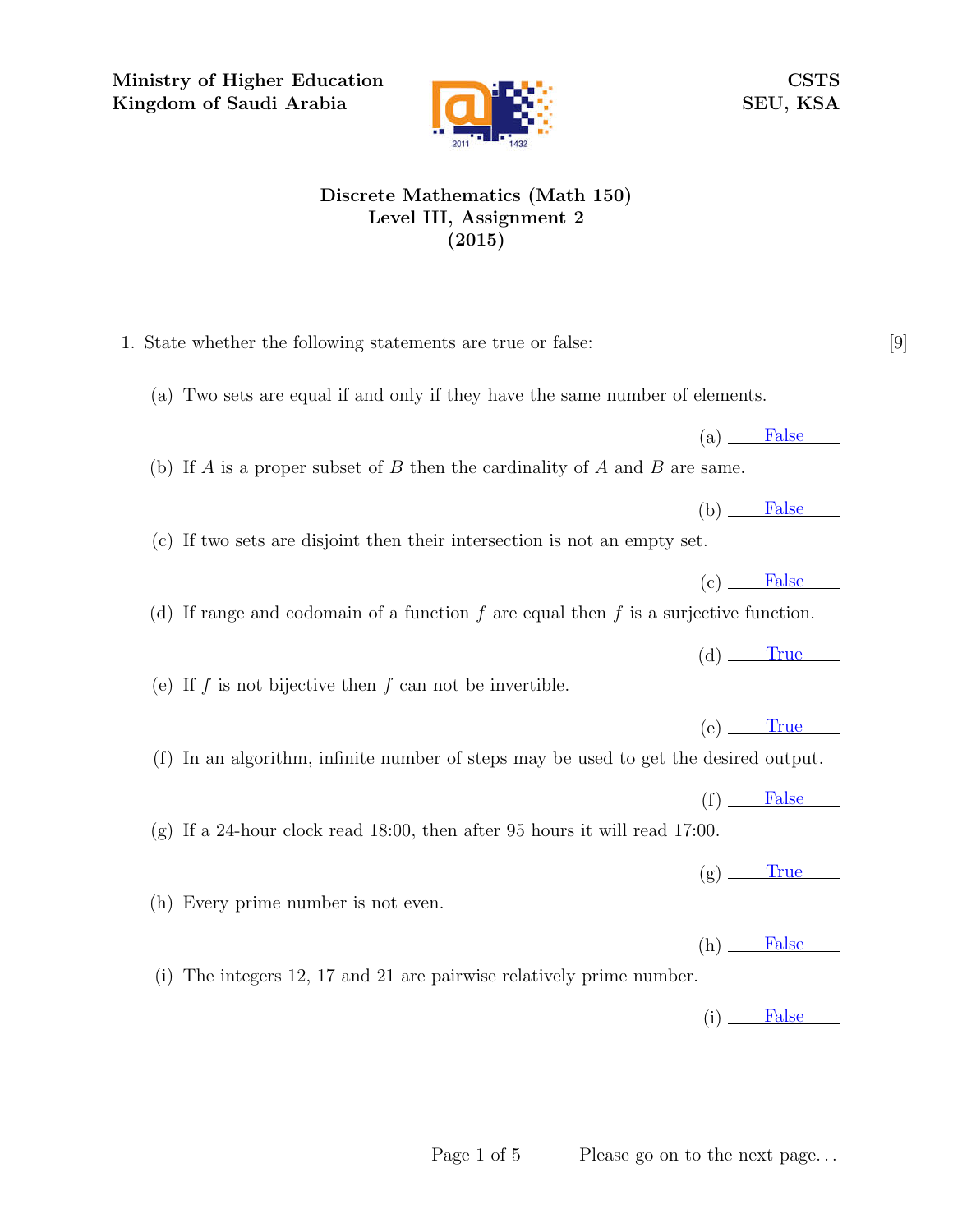- 2. Select one of the alternatives from the following questions as your answer. [9]
	- (a) If  $A = \{1, 7, 9, 15\}$  then the number of possible subsets of A are
		- A. 12
		- B. 16
		- C. 8
		- D. 6
	- (b) If  $A = \{1, 3, 5, 7, 9, \ldots\}$  with the set of positive integers as the universal set. Then A is
		- A. Set of positive even integers
		- B. Set of negative even integers
		- C. Set of negative integers
		- D. None
	- (c) If  $f : A \to B$  be a function such that  $f(a) = 4$ ,  $f(b) = 1$ ,  $f(c) = 2$  and  $f(d) = 5$ where  $A = \{a, b, c, d, \}$  and  $B = \{1, 2, 3, 4, 5, 6\}$  then
		- A. f is 1-1 and onto both.
		- B.  $f$  is onto but not 1-1.
		- C.  $f$  is 1-1 but not onto.
		- D.  $f$  is not a function.
	- (d) If  $f: A \to B$ ,  $g: B \to B$  and  $h: B \to A$  are functions then composition function gof be a function from
		- A.  $A \rightarrow A$ B.  $B \to A$ C.  $B \to B$ D.  $A \rightarrow B$

(e) If  $f : \mathbb{Z} \to \mathbb{Z}$  be a function such that  $f(x) = 2x$ , then

- A. f is 1-1.
- B.  $f$  is onto
- C.  $f$  is bijective
- D. All of the above

(f) The value of 
$$
\sum_{j=4}^{7} (-1)^{j}
$$
 is  
A. 0  
B. 1  
C. -1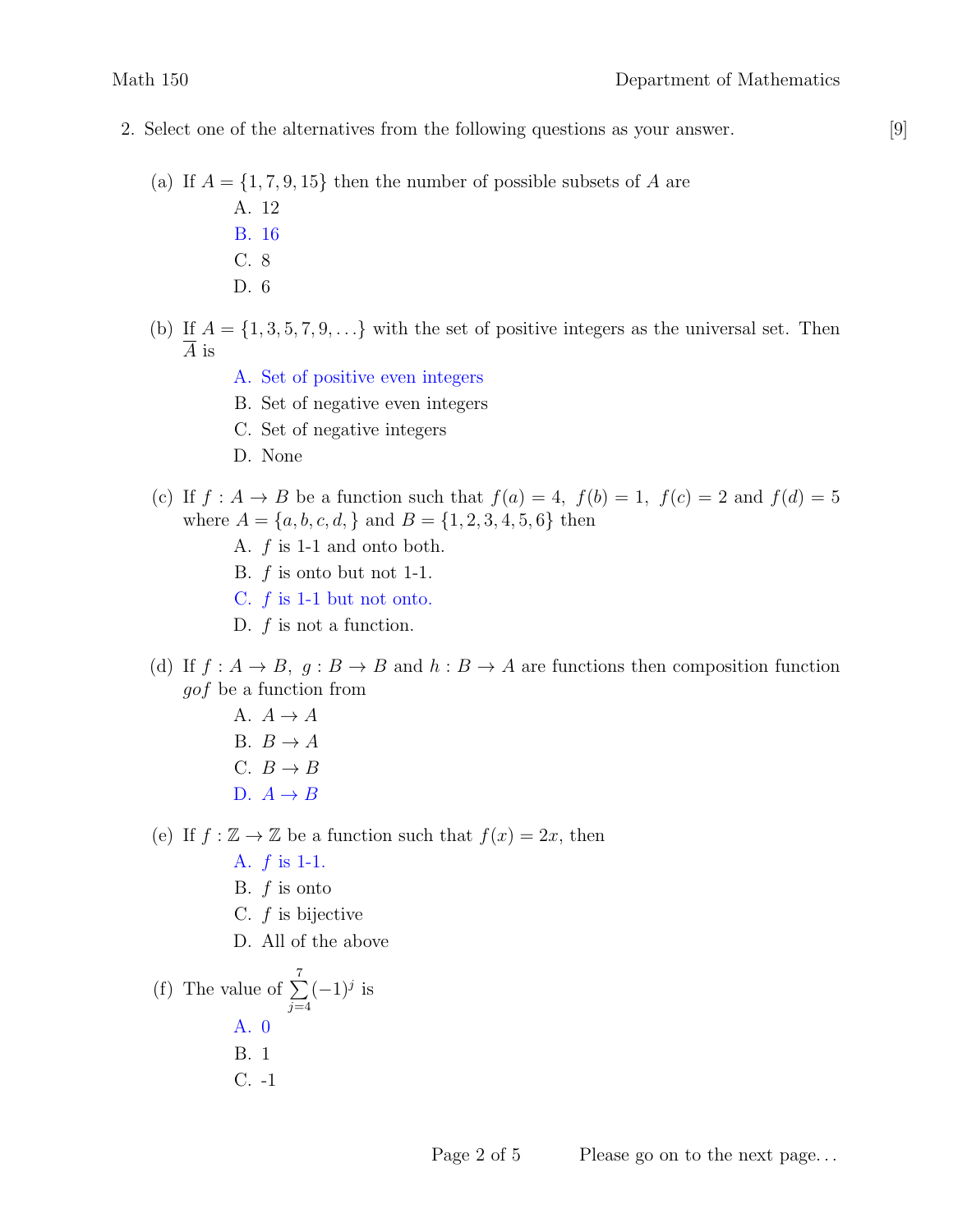D. 2

(g) Which of the following is NOT true:

A.  $12 \equiv 4 \pmod{2}$ B.  $17 \equiv 7$  (mod 10) C.  $104 \equiv 91$  mod 12) D.  $210 \equiv 10 \pmod{5}$ 

(h) The value of the modular expression  $(7 +_{11} 10)$   $_{11} (9 +_{11} 6)$ 

- A. 255 B. 2 C. 4
- D. 6

(i) If  $G.C.D(a, b) = 10$  and  $ab = 40$  then  $L.C.M(a, b) =$ 

- A. 400  $B. \frac{1}{4}$ 4 C. 4 D. 1
- 3. If  $A = \{1, 2, 3, 7, 9, 11, 14, 15, 16\}, B = \{1, 7, 11, 13, 19\}$  and  $C = \{2, 4, 6, 8, 10, 11, 12, 19\},\$  [2] then show that

$$
A \cup (B \cap C) = (A \cup B) \cap (A \cup C).
$$

Solution: Here

$$
(A \cup B) = \{1, 2, 3, 7, 9, 11, 13, 14, 15, 16, 19\}
$$
  
\n
$$
(A \cup C) = \{1, 2, 3, 4, 6, 7, 8, 9, 10, 11, 12, 14, 15, 16, 19\}
$$
  
\n
$$
(A \cup B) \cap (A \cup C) = \{1, 2, 3, 7, 9, 11, 14, 15, 16, 19\}
$$
  
\n
$$
(B \cap C) = \{11, 19\}
$$
  
\nTherefore  
\n
$$
A \cup (B \cap C) = \{1, 2, 3, 7, 9, 11, 14, 15, 16, 19\}
$$

Hence  $A \cup (B \cap C) = (A \cup B) \cap (A \cup C)$ .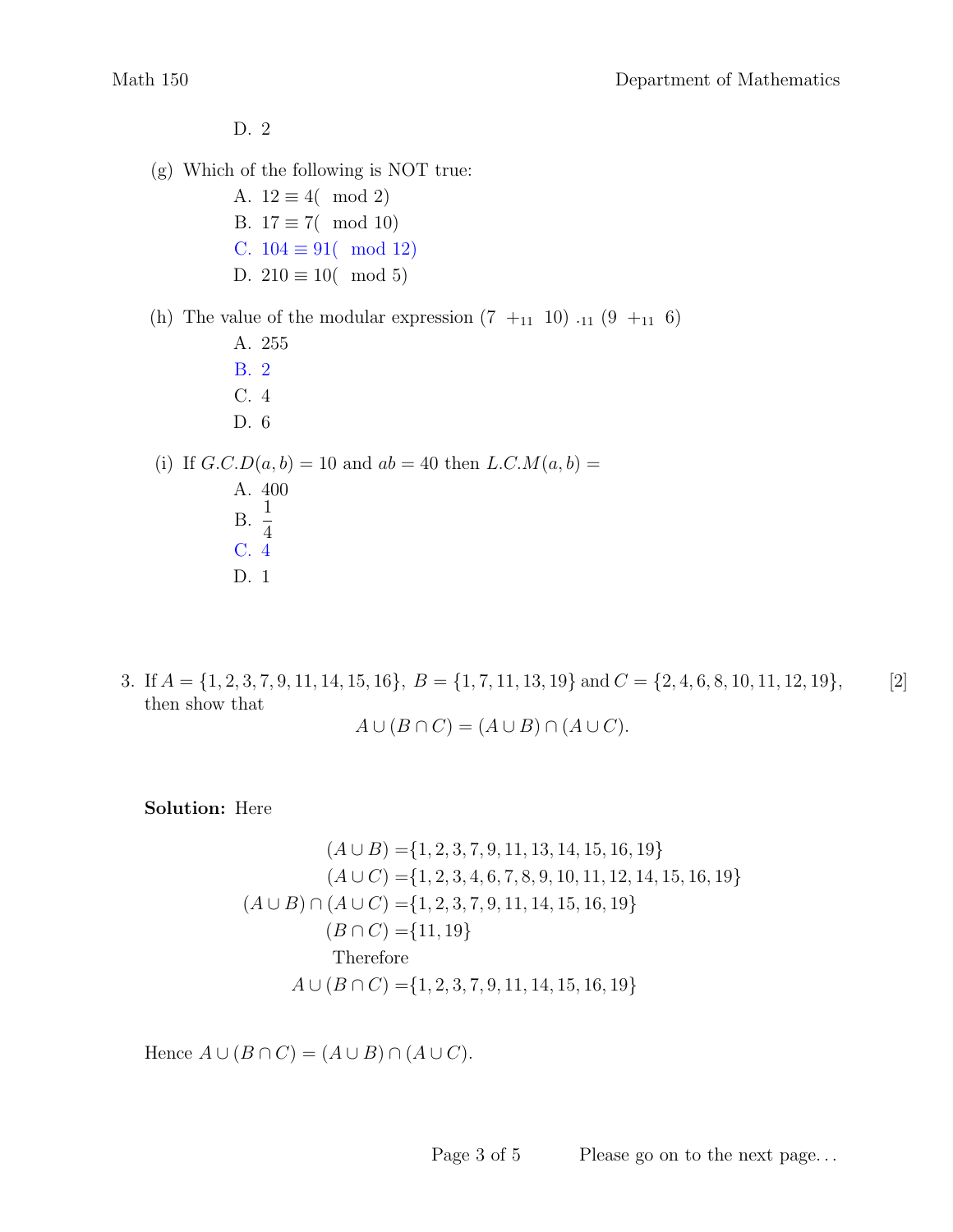4. If  $f, g: \mathbb{Z} \to \mathbb{Z}$  be functions such that  $f(x) = 3x + 2$  and  $g(x) = 2x^2 + 1$ , then find the [2] values of  $(gof)(x)$  and  $(fog)(x)$ .

Solution: By the definition of composition of function,

$$
(gof)(x) = g(f(x))
$$
  
\n
$$
= g(3x + 2)
$$
  
\n
$$
= 2(3x + 2)^2 + 1
$$
 by definition of g  
\n
$$
= 18x^2 + 24x + 9
$$
  
\n
$$
(gof)(x) = 18x^2 + 24x + 9.
$$

Similarly,

$$
(fog)(x) = f(g(x))
$$
  
\n
$$
= f(2x2 + 1)
$$
  
\n
$$
= 3(2x2 + 1) + 2
$$
 by definition of f  
\n
$$
= 6x2 + 5
$$
  
\n
$$
(fog)(x) = 6x2 + 5.
$$

5. If  $a_n = a_{n-1} + a_{n-2}$  with  $a_0 = 1$ , and  $a_1 = 2$ , then find the value of  $a_5$  of the given [2] sequence.

**Solution:** Since  $a_n = a_{n-1} + a_{n-2}$  with  $a_0 = 1$ , and  $a_1 = 2$ , first find  $a_2$ ,  $a_3$  and  $a_4$  then use them to find  $a_5$ .

Put  $n = 2$  in given expression for getting  $a_2$ , so

$$
a_2 = a_1 + a_0 = 1 + 2 = 3
$$
  
\n
$$
a_3 = a_2 + a_1 = 3 + 2 = 5
$$
  
\n
$$
a_4 = a_3 + a_2 = 5 + 3 = 8
$$
  
\n
$$
a_5 = a_4 + a_3 = 8 + 5 = 13
$$

Therefore  $a_5 = 13$ .

6. List all the steps used to search for 9 in the sequence 1,3,4,5,6,8,9,11 using linear search.